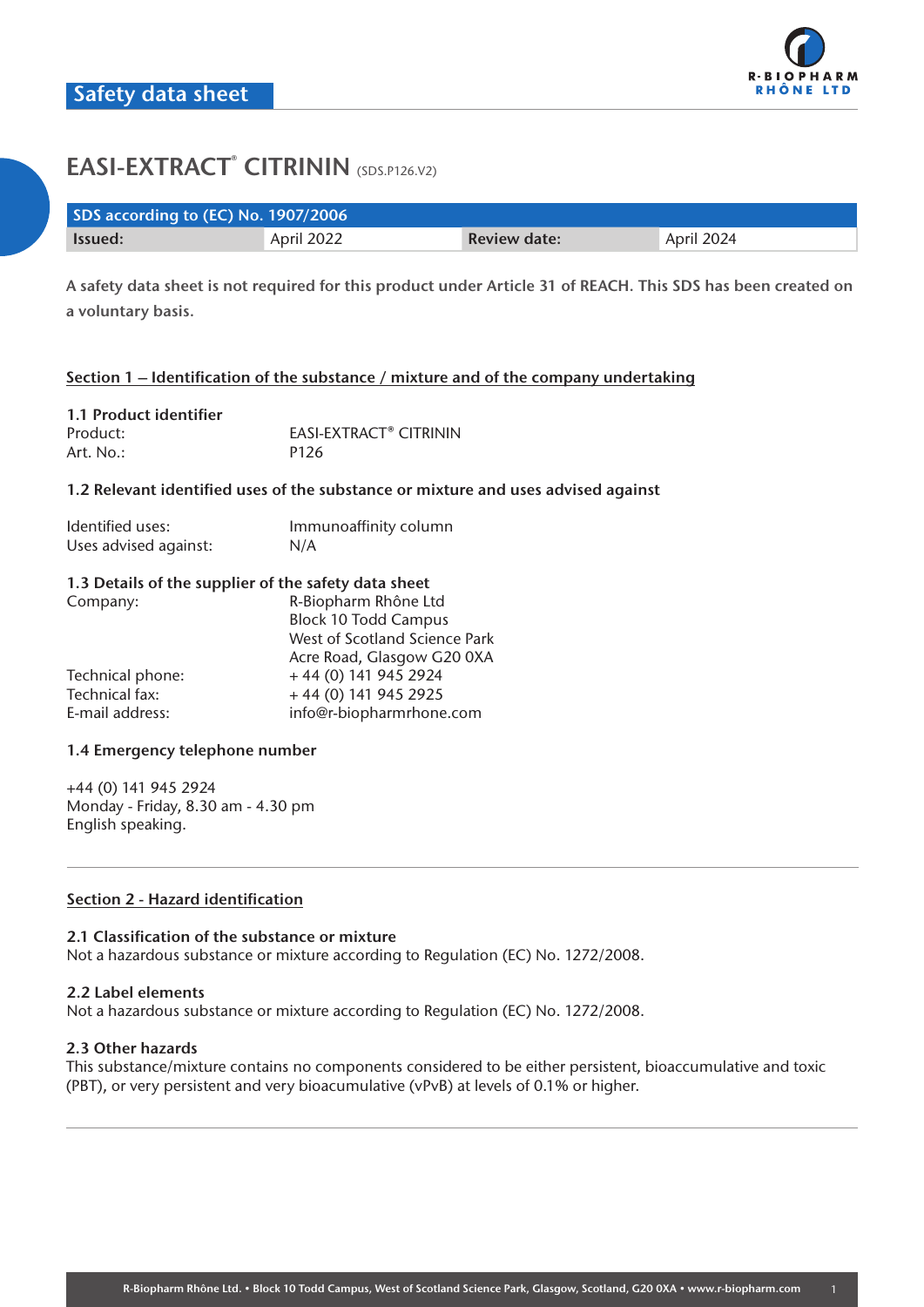| SDS according to (EC) No. 1907/2006 |            |                     |            |  |
|-------------------------------------|------------|---------------------|------------|--|
| Issued:                             | April 2022 | <b>Review date:</b> | April 2024 |  |

## **Section 3 - Composition / information on ingredients**

#### **3.1 Substances**

Polypropylene columns containing a gel matrix coated with monoclonal antibodies specific to the toxins of interest in a phosphate buffered saline solution (containing 0.095 % Sodium Azide as a preservative). The gel matrix is held in the columns by polyethylene frits.

**3.2 Mixtures**

Not applicable.

## **Section 4 - First aid measures**

## **4.1 Description of first aid measures**

| No special measures required.       |                                                                          |
|-------------------------------------|--------------------------------------------------------------------------|
| In case of skin contact (with PBS): | Wash off with soap and plenty of water.                                  |
| In case of eye contact:             | As a precaution, flush eyes with water.                                  |
| If ingested:                        | If concious and alert, wash out mouth with water. Never give anything by |
|                                     | mouth to an unconscious person. Consult a physician.                     |

## **4.2 Most important symptoms and effects, both acute and delayed** No data available.

**4.3 Indication of any immediate medical attention and special treatment needed** No data available.

#### **Section 5 - Fire fighting measures**

#### **5.1 Extinguishing media**

CO<sub>2</sub>, powder or water spray.

**5.2 Special hazards arising from the substance or mixture** No data available.

# **5.3 Advice for firefighters**

No data available.

# **5.4 Further information**

No data available.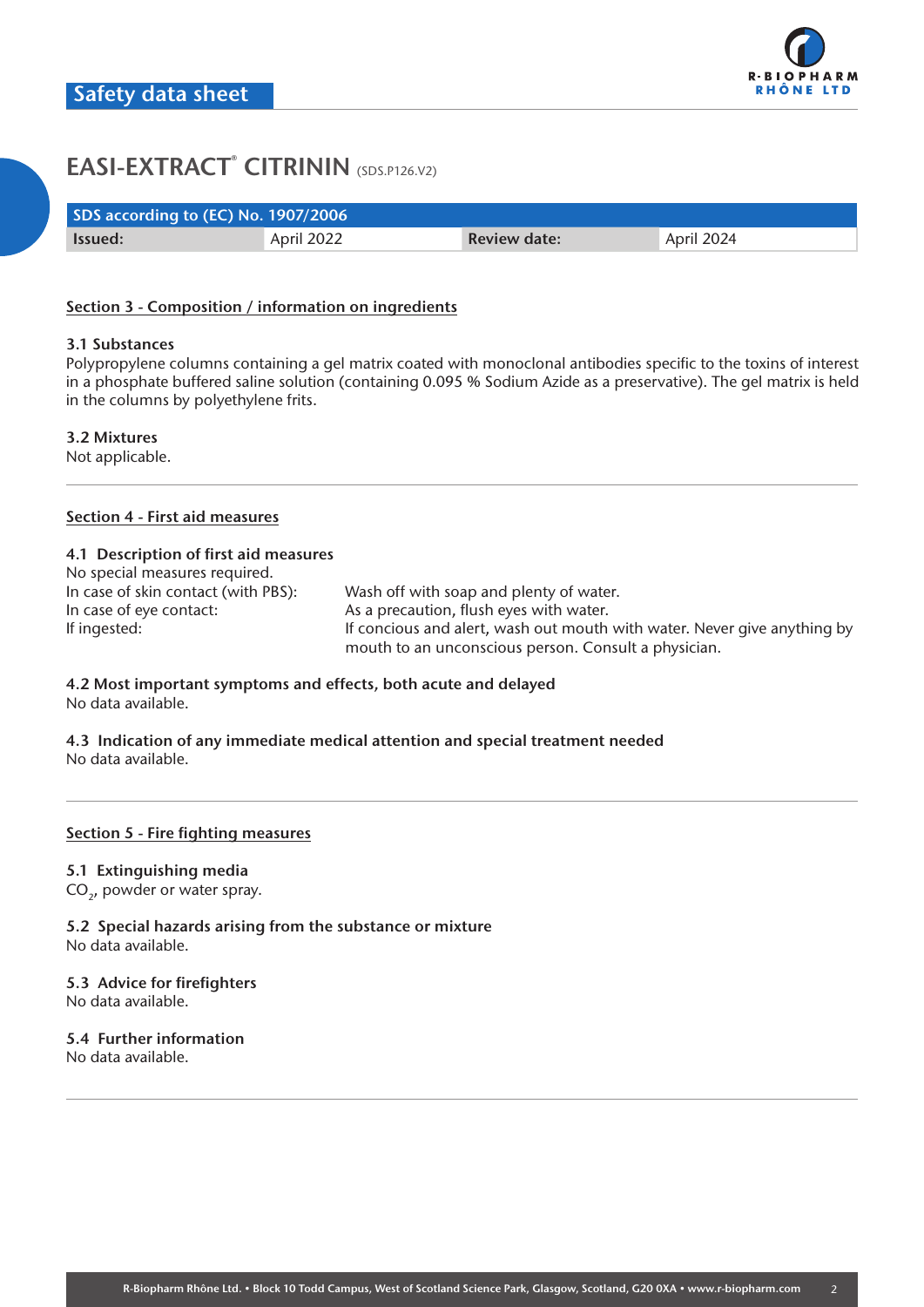| SDS according to (EC) No. 1907/2006 |            |                     |            |  |
|-------------------------------------|------------|---------------------|------------|--|
| <b>Issued:</b>                      | April 2022 | <b>Review date:</b> | April 2024 |  |

## **Section 6 - Accidental release measures**

# **6.1 Personal precautions, protective equipment and emergency procedures**

Wear personal protective equipment, such as a lab coat, gloves and eye protection.

# **6.2 Environmental precautions**

No data available.

## **6.3 Methods and materials for contaminant and cleaning up**

Pick up and arrange disposal. Keep in suitable containers for disposal.

## **6.4 Reference to other sections**

For disposal see section 13.

## **Section 7 - Handling and storage**

## **7.1 Precautions for safe handling**

Follow Instructions For Use supplied with the kit for precautions to be taken when handling mycotoxins and / or samples with the product.

#### **7.2 Storage**

Store immunoaffinity columns at 2 - 8 °C. Do not freeze.

#### **Section 8 - Exposure controls / personal protection**

#### **8.1 Ingredients with limit values that require monitoring in the workplace**

This product does not contain any relevant quantities of materials with critical values that have to be monitored in the workplace.

#### **8.2 Exposure controls**

#### **Appropriate engineering controls**

Handle in accordance with good industrial hygiene and safety practice. Wash hands before breaks and at the end of the work day.

# **Eye/face protection**

Face shield and safety glasses. Use equipment for eye protection tested and approved under appropriate government standards such as EN 166(EU).

# **Skin protection**

Handle with gloves. Gloves must be inspected prior to use. Use proper glove removal technique (without touching glove's outer surface) to avoid skin contact. Dispose of contaminated gloves after use in accordance with applicable laws and good laboratory practices.

Wash and dry hands. The selected protective gloves have to satisfy the specifications of EU Directive 89/686/EEC and the standard EN 374 derived from it.

## **Body protection**

Wear lab coat.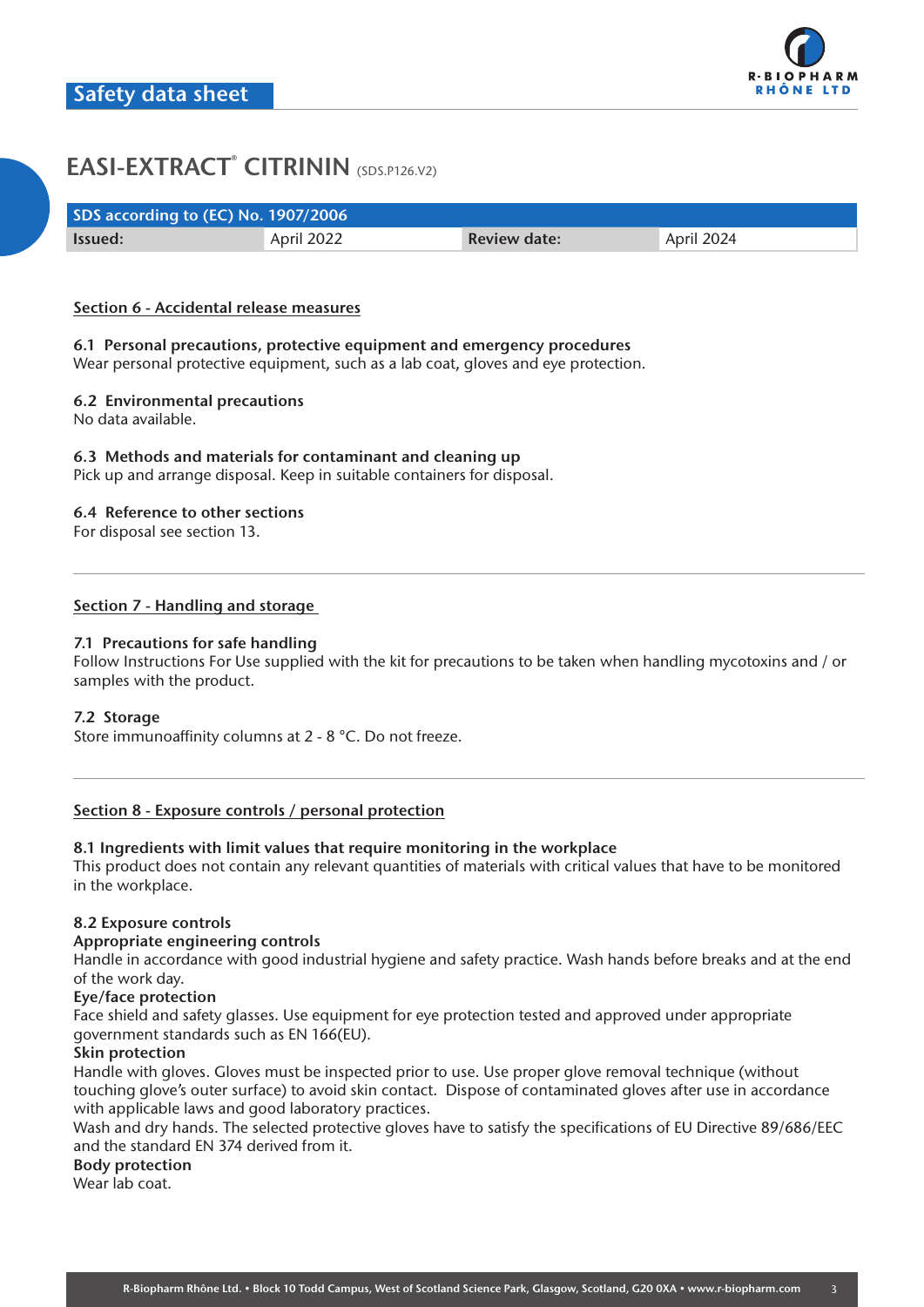| SDS according to (EC) No. 1907/2006 |            |                     |            |  |
|-------------------------------------|------------|---------------------|------------|--|
| Issued:                             | April 2022 | <b>Review date:</b> | April 2024 |  |
|                                     |            |                     |            |  |

**Respiratory protection** No data available. **Control of environmental exposure** No data available.

# **Section 9 - Physical and chemical properties**

| a            | Appearance                              | Form: column containing gel and liquid.<br>Colour: translucent gel, colourless liquid. |
|--------------|-----------------------------------------|----------------------------------------------------------------------------------------|
| $\mathsf{b}$ | Odour                                   | <b>Odourless</b>                                                                       |
| $\mathsf{C}$ | Odour threshold                         | No data available                                                                      |
| d            | pH                                      | No data available                                                                      |
| e.           | Melting pt. / freezing pt.              | 7.4                                                                                    |
| $\mathsf{f}$ | Initial boiling point                   | No data available                                                                      |
| $\mathbf{g}$ | Flash point                             | No data available                                                                      |
| h            | Evapouration rate                       | No data available                                                                      |
| î.           | Flammability (solid, gas)               | No data available                                                                      |
|              | Upper / lower explosion limit           | No data available                                                                      |
| k.           | Vapour pressure                         | No data available                                                                      |
| Т            | Vapour density                          | No data available                                                                      |
| m            | Relative density                        | No data available                                                                      |
| n            | Water solubility                        | No data available                                                                      |
| $\circ$      | Partition coefficient: noctanol / water | No data available                                                                      |
| p            | Auto-ignition temperature               | No data available                                                                      |
| q            | Decomposition temperature               | No data available                                                                      |
| r.           | Viscosity                               | No data available                                                                      |
| S.           | <b>Explosive properties</b>             | No data available                                                                      |
|              | Oxidizing properties                    | No data available                                                                      |

**9.2 Other safety information** No data available.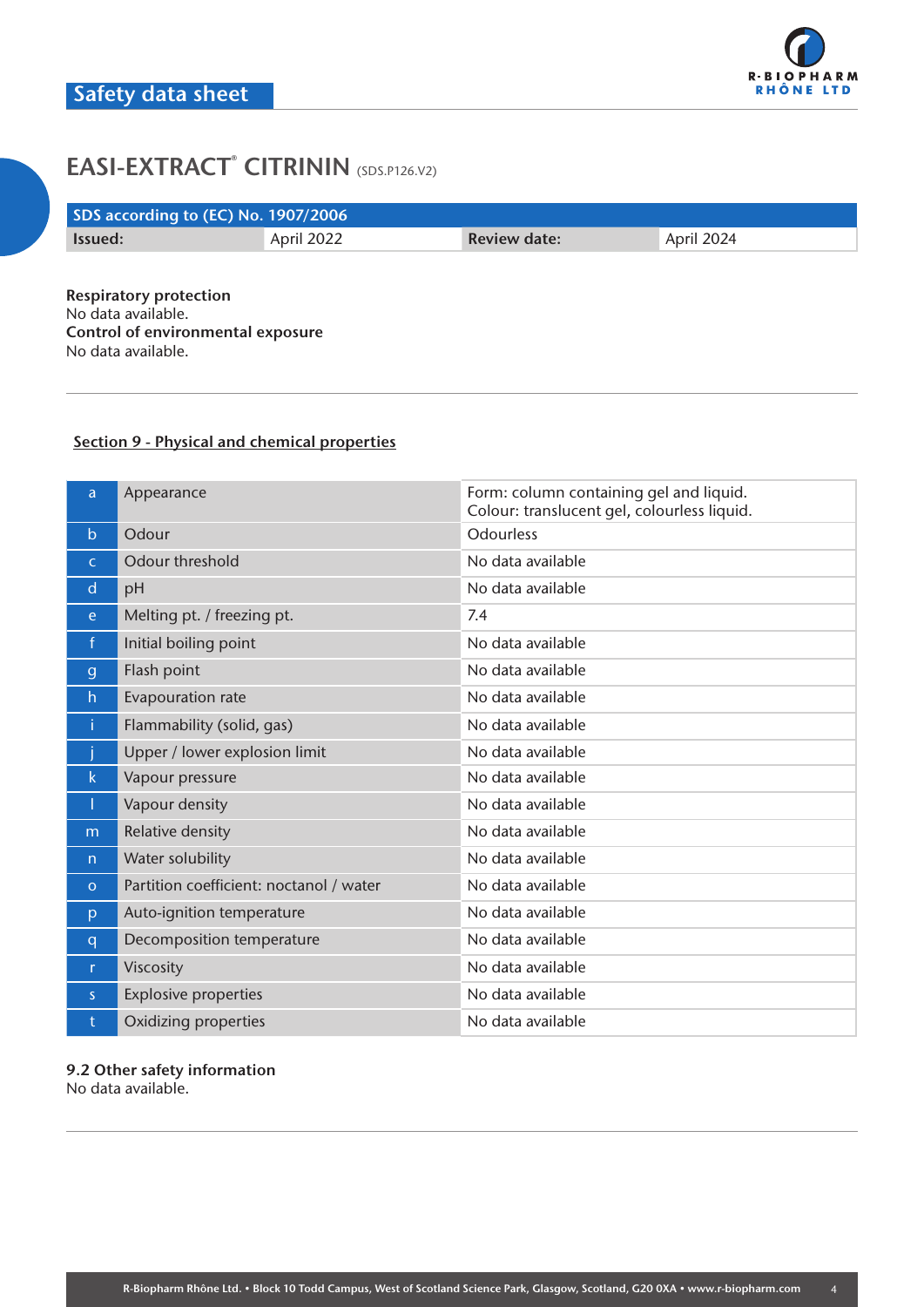| SDS according to (EC) No. 1907/2006 |            |                     |            |
|-------------------------------------|------------|---------------------|------------|
| <b>Issued:</b>                      | April 2022 | <b>Review date:</b> | April 2024 |

# **Section 10 - Stability and reactivity**

**10.1 Reactivity** No data available.

# **10.2. Chemical stability**

Stable under recommended storage conditions.

#### **10.3. Possibility of hazardous reactions** No data available.

## **10.4. Conditions to avoid** No data available.

## **10.5. Incompatible materials** No data available.

# **10.6. Hazardous decomposition products**

No data available.

# **Section 11 - Toxicological information**

| 1.1 information on toxicological effects                                                                                                                                       |                   |  |  |
|--------------------------------------------------------------------------------------------------------------------------------------------------------------------------------|-------------------|--|--|
| Acute toxicity                                                                                                                                                                 | No data available |  |  |
| Skin corrosion / irritation                                                                                                                                                    | No data available |  |  |
| Serious eye damage / eye irritation                                                                                                                                            | No data available |  |  |
| Respitory or skin sensitisation                                                                                                                                                | No data available |  |  |
| Germ cell mutagenicity                                                                                                                                                         | No data available |  |  |
| Carcinogenicity                                                                                                                                                                | No data available |  |  |
| Reproductive toxicity                                                                                                                                                          | No data available |  |  |
| Specific target organ toxicity - single exposure                                                                                                                               | No data available |  |  |
| Specific target organ toxicity - repeated exposure                                                                                                                             | No data available |  |  |
| Aspiration hazard                                                                                                                                                              | No data available |  |  |
| Product is not subject to classification according to the calculation method of the General EU Classification<br>Guidelines for Preparations, as issued at the latest version. |                   |  |  |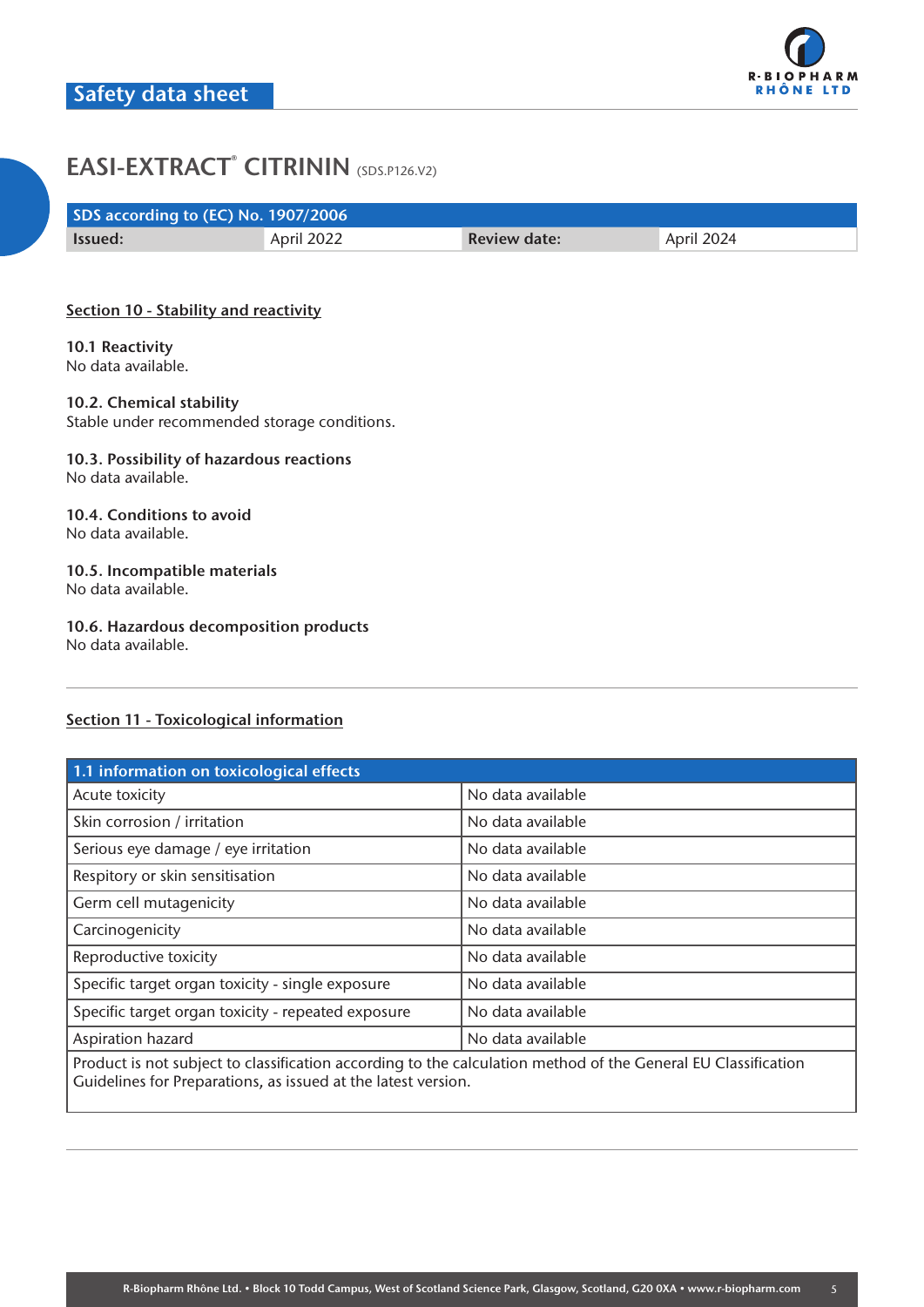| SDS according to (EC) No. 1907/2006 |            |                     |            |  |
|-------------------------------------|------------|---------------------|------------|--|
| <b>Issued:</b>                      | April 2022 | <b>Review date:</b> | April 2024 |  |

# **Section 12 - Ecological Information**

**12.1 Toxicity** No data available.

**12.2 Persistence and degradability** No data available.

**12.3 Bioaccumulative potential** No data available.

**12.4 Mobility in soil** No data available.

# **12.5 Results of PBT and vPvB assessment**

The substance/mixture contains no components considered to be either persistent, bioaccumulative and toxic (PBT), or very persistent and very bioaccumulative (vPvB) at levels of 0.1 % or higher.

**12.6 Other adverse effects** No data available.

# **Section 13 - Disposal considerations**

# **13.1 Waste treatment methods**

Product After use: treat as mycotoxin waste and treat accordingly (see IFU). Observe all local regulations for disposal.